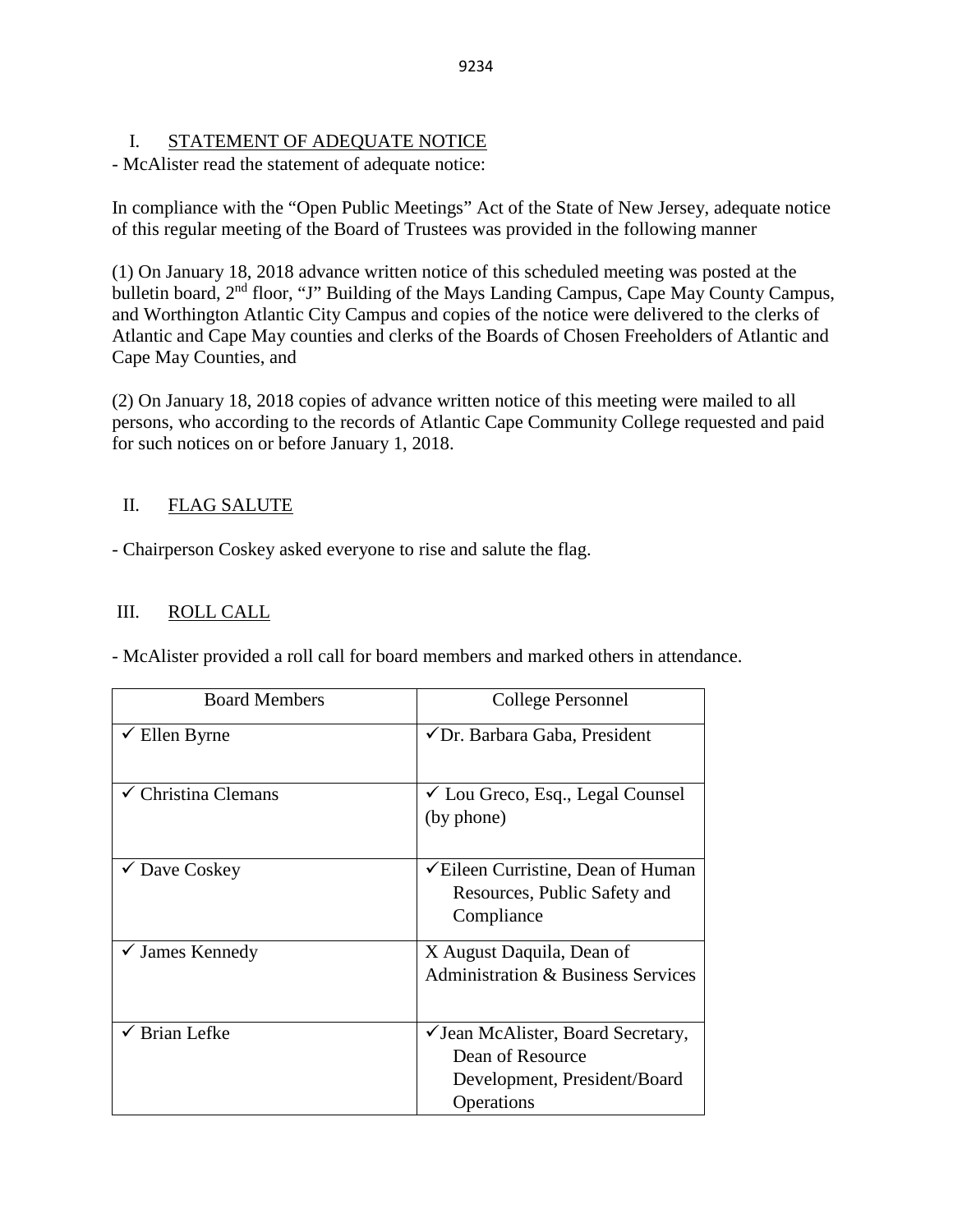| <b>Board Members</b>                         | <b>College Personnel</b>                    |  |
|----------------------------------------------|---------------------------------------------|--|
|                                              | √Dr. Josette Katz, Interim Vice             |  |
|                                              | President, Academic Affairs                 |  |
| √ Jenna DeLuca                               | ✓ Leslie Jamison, Dean of Finance           |  |
| Maria K. Mento                               | √ Dr. Richard Perniciaro, Executive         |  |
|                                              | Vice President - Planning,                  |  |
|                                              | Research, Information                       |  |
|                                              | Technology Services &                       |  |
|                                              | Facilities                                  |  |
| $\checkmark$ Thomas Milhous (phone)          | √ Dr. Mitchell Levy, Vice                   |  |
|                                              | President, Student Affairs and              |  |
|                                              | <b>Enrollment Management</b>                |  |
| $\checkmark$ Donald J. Parker (Mays Landing) | √Donna Vassallo, Dean                       |  |
|                                              | Worthington Atlantic City                   |  |
|                                              | Campus, and Dean of Career                  |  |
|                                              | and Workforce Training                      |  |
| $\checkmark$ Robert Bumpus                   | ✓ Maria Kellett, Dean of Cape May           |  |
|                                              | County Campus, Associate                    |  |
|                                              | Dean of Resource Development                |  |
| <b>Maria Torres</b>                          | ✓ Laura Batchelor, Executive                |  |
|                                              | <b>Director of College Relations</b>        |  |
|                                              | and Marketing                               |  |
| $\sqrt{}$ Helen Walsh                        |                                             |  |
| ✔ Leslie White-Coursey                       |                                             |  |
| <b>Others in Attendance</b>                  |                                             |  |
| $\checkmark$ Freeholder E. Marie Hayes       | Francine Springer, Cape May<br>$\checkmark$ |  |
|                                              | <b>Chief Financial Officer</b>              |  |
|                                              | Bonnie Lindaw, Atlantic<br>✓                |  |
|                                              | <b>County Treasurer</b>                     |  |

# IV. CALL TO ORDER –

-Chairperson Coskey called the meeting to order at 7pm.

# V. PRESIDENT'S REPORT

-Dr. Gaba reported on the following:

Middle States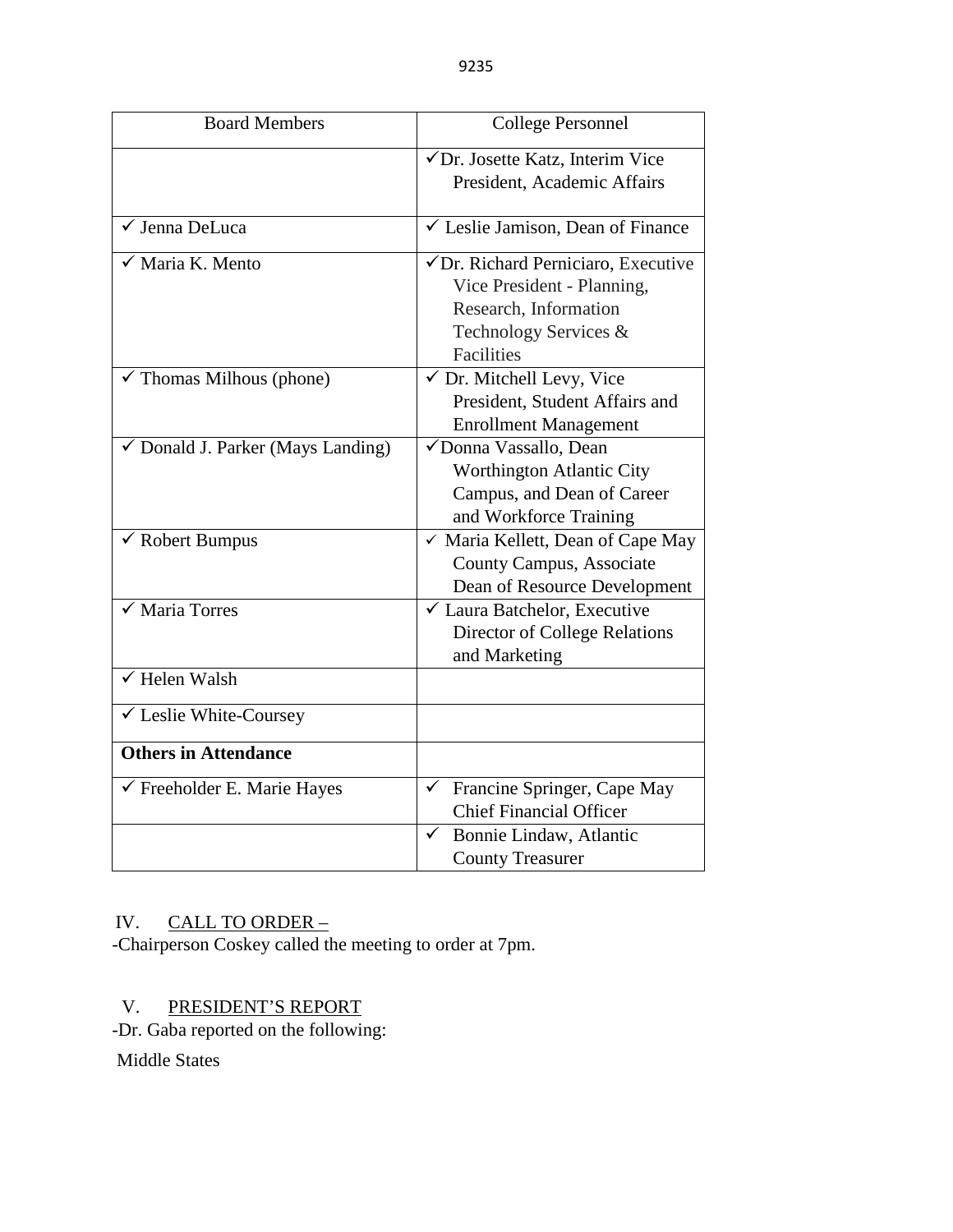- We continue to be on track for our Middle States submission of the Self-Study. The "Verification of Compliance" document was submitted last week. The team visit is scheduled for April 8-11.

The team will meet with various constituencies of the college including faculty, staff, students and Board. Please save the date Sunday, April 8 for a reception at the Mays Landing Campus. The Board will receive the final report upon completion.

# Public Appearances/Visibility

-Dr. Gaba discussed the recent public appearances to increase our visibility, Bob Burns Radio Show on January 3 and most recently the SJ Development Council Board Meeting. The same message is shared to all the groups: "Atlantic Cape is the place for an affordable, high quality education, serving the residents of Atlantic and Cape May Counties, with outstanding faculty. Students can save \$20,000 in post-secondary education. Community colleges are a driver in economic development". The strength of our partnerships with K-12, four-year colleges, and the Counties are also communicated.

# Community Relations – Atlantic City

-We participated in the Atlantic City Branch NAACP King Day Celebration on January 15 which included a march from the Dr. Martin Luther King, Jr. School Complex to the Civil Rights Garden. The event ended at St. James Church where I was the keynote speaker. Over 200 people filled the church including elected city and county officials.

-The event received media coverage. In honoring Dr. King, it was important that I link the event to his emphasis on education so I spoke about Atlantic Cape and how we are in a position to prepare the leaders that Dr. King envisioned. In my closing remarks that day I ended with this quote from Dr. King; "The function of education is to teach one to think intensively and to think critically. Intelligence plus character – that is the goal of true education."

-Chairperson Coskey noted the importance of raising our visibility.

-Batchelor noted that the Press of Atlantic City listed Dr. Gaba's Inauguration as the #1 story for 2017. Because of the story the views shared had a value of \$220,000 in publicity.

-Dean Donna Vassallo has been named to the Board of Directors for Boys & Girls Club in Atlantic City which further demonstrates our commitment to our community. The mission of The Boys and Girls Club is to assist young people in reaching their potential as caring, responsible citizens. In Atlantic City, their vision is to provide a pathway for residents from youth to adulthood that includes higher education opportunities. As a note, Atlantic Cape has worked with the Boys and Girls Club for many years. For example, for South Jersey Men R Cooking event, ACA provides desserts, ACA students volunteer and Chef Johns has judged the competition and members of our staff volunteer, including Jean McAlister. Dean Vassallo's presence extends our partnership even further.

# Atlantic County Partnership

-Dr. Gaba stated that she regularly attends the meeting of the Atlantic County Economic Alliance (ACEA), which is focused on the revitalization of Atlantic County. Aviation is one of the major clusters that they are focusing on, and Atlantic Cape will play a key role as we have signed a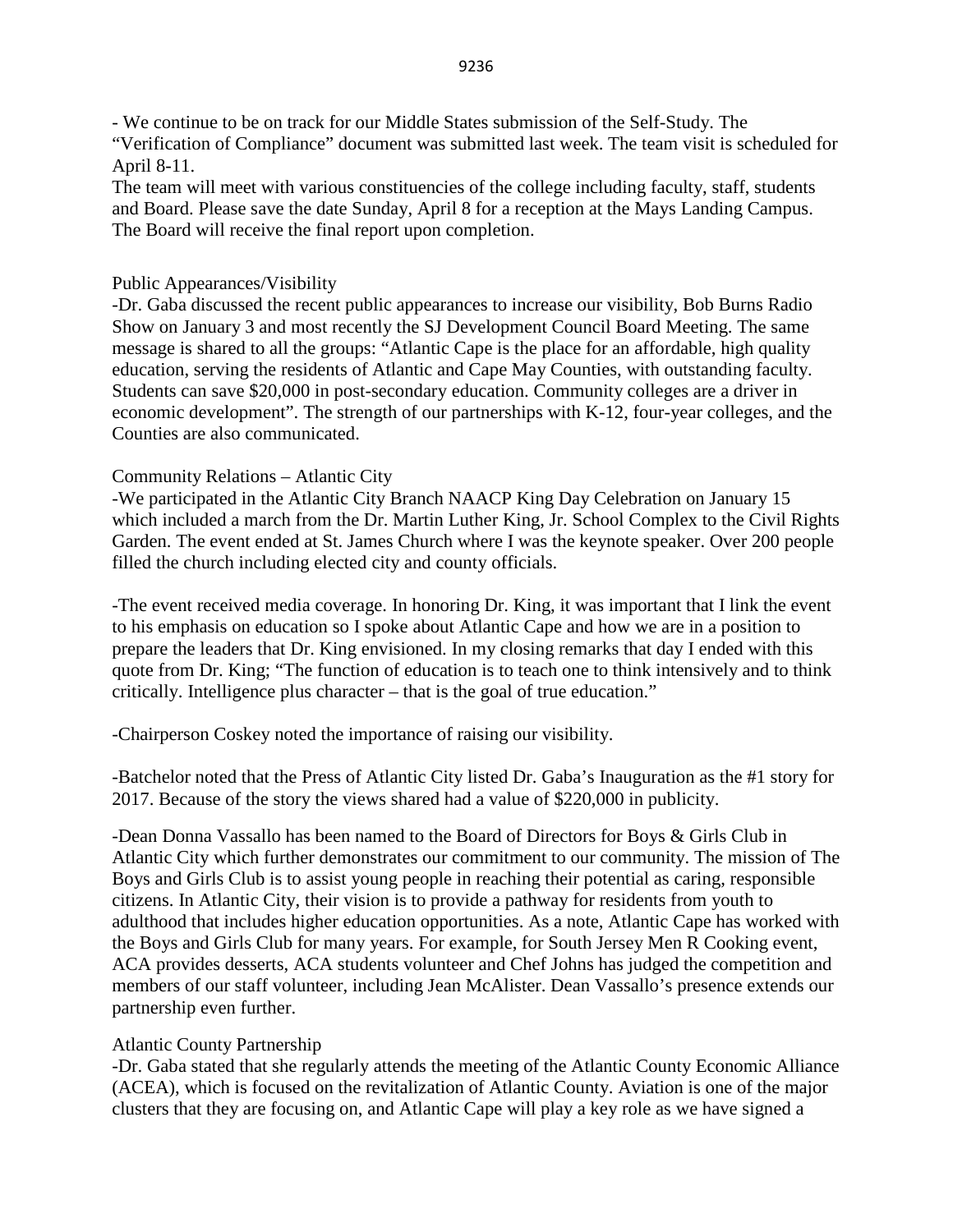MOU with the County to develop an Airport Maintenance Repair program. The project is still in its early stages of development and I am working very closely with the County to get this project off the ground. This was also highlighted in County Executive Dennis Levinson's "State of the County Address" last week as again aviation was highlighted as a key growth area/industry for the County.

# Community Relations – Cape May

-Starting on February 6, a social worker from the Veterans Association will be available once a week to provide individual and group counseling services to any and all veterans at the Cape May County Campus.

# Capital Improvement Plan (Long Range Planning)

-The new Student Center is completed and is now open and is one of the final projects of "Blueprint 2020". An official "Grand Opening" will be announced for February. Our commitment to students is unwavering; space is already being used and provides a warm, engaging, and welcoming environment for students. This new Student Center is expected to enhance the quality of the student experience on campus.

# Technology Updates

-We are fast tracking the process for the front end redevelopment of our website. The redesigned website will be visually appealing and intuitive; as well as "Mobile Friendly" as this is the way people are communicating today. This initiative underscores our commitment to technology and our responsiveness to the way our students prefer to be communicated with. Immediate redesign of the home page should be within the next several months or so.

# Partnerships

-As we continue to provide transfer opportunities for our students, the Georgian Court University signing was held on Monday, January 22. The President of GCU, their Vice President, along with myself and Dr. Katz participated in signing of the document. Students will be able to take advantage of scholarships available for transfer.

# Student Services Initiatives

-Student Services coordinated a college wide effort to help students feel comfortable the first week of class by manning information desks for the first week of class. Students appreciate this assistance.

# K-12 Partnerships

-Cape May Campus – working with Middle Township High School to send sophomores to visit the campus. Phase I of this initiative has been completed as 71 students visited the campus. Our Admissions staff will follow up. The high school students toured the campus and attended career workshops led by Dr. Tammy DeFranco. In addition, our staff are now on site in the school one day a week for a few hours.

# Fundraising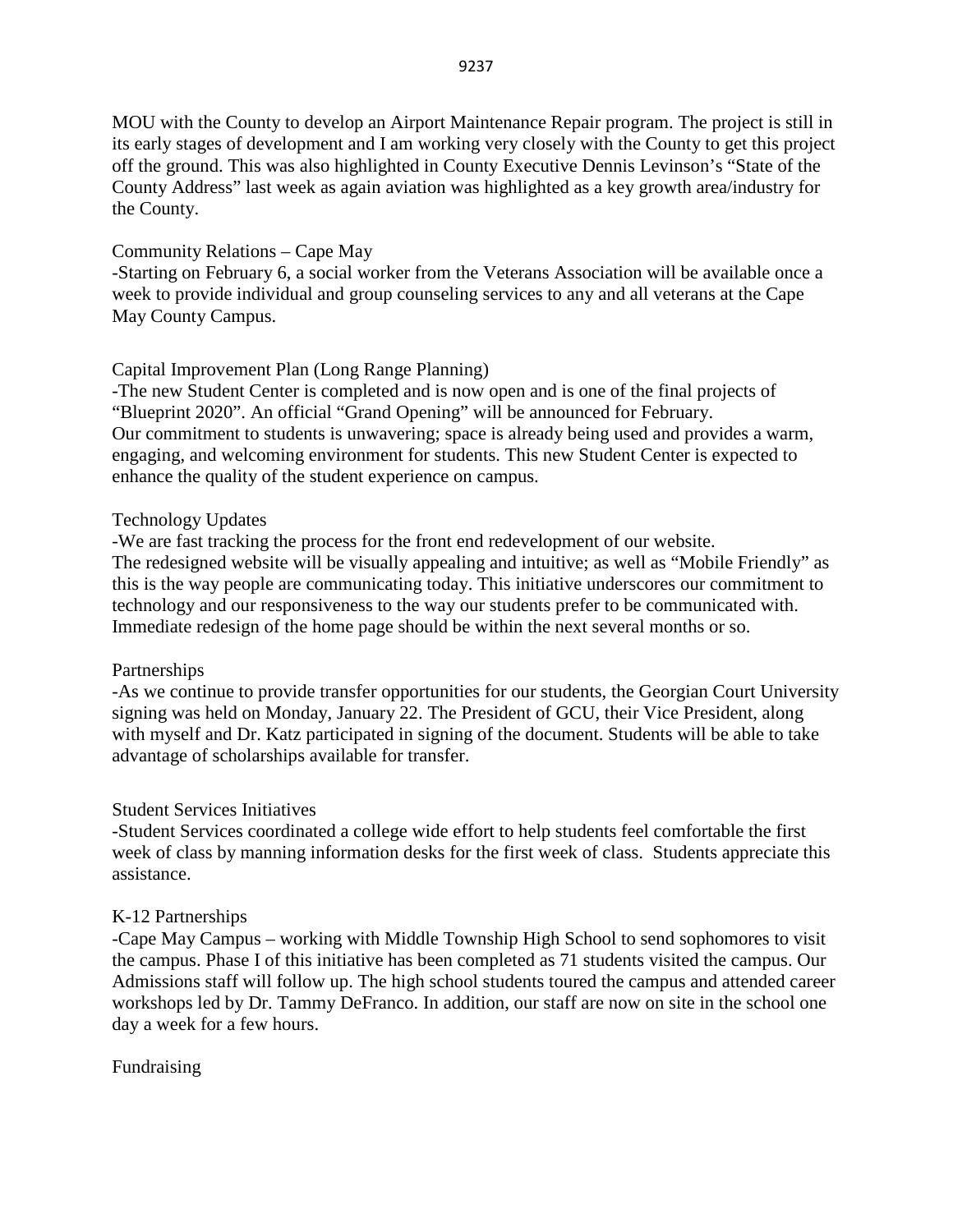-Dr. Gaba discussed the donation made by the Powell Family Foundation for \$25,000 for a scholarship software system. This software allows students to apply for scholarships online, and electronic administration of scholarships, thus saving time and streamlining processes.

Grant Funding Initiatives

-The college had submitted a National Science Federation grant application for a \$225,000 over there years for a Drone Maintenance program. Since this is the first time we are a grant applicant, we are completing some new additional paperwork.

# Closing Remarks

-Spring enrollment is down 7% as of today. Registration was kept open a few extra hours in the evening last week to accommodate the students, especially after the College closed for two days due to weather. We are analyzing our enrollment by campus, by course, and modality. My staff are utilizing even more data obtained from our IR department for good decision making for the future as we continue to monitor trends. We are accepting registrations for late start courses both online and in the classroom which will help with enrollment.

# VI. COMMENTS FROM THE PUBLIC

- Chairperson Coskey called for comments from the public on agenda items.

- None noted

# VII. CONSENT RESOLUTONS

-McAlister read the following consent resolutions.

**Res. #51** Approve: Regular Session Minutes (December 19, 2017)

**Res. #54** Approve: **Bid Ex. 796**, PBX Technician Support, \$45,000.00 (not to exceed), FY18 Information Technology Services, Tricomm Service Group, Moorestown, NJ; **Bid Ex. 797**, Student Collection Services, Commission Rate of 18%, FY18-FY20 Bursar, AR Resources, Inc., Blue Bell, PA.

# **Res. #54**

# **Award of Bids**

| Number             | Item and Vendor Information          | Amount                 |
|--------------------|--------------------------------------|------------------------|
| Bid Ex. 796        | <b>PBX</b> Technician Support        | \$45,000.00            |
|                    | FY18 Information Technology Services | (not to exceed)        |
|                    | <b>Tricomm Service Group</b>         |                        |
|                    | Moorestown, NJ                       |                        |
| <b>Bid Ex. 797</b> | <b>Student Collection Services</b>   | Commission Rate of 18% |
|                    | FY18-FY20 Bursar                     |                        |
|                    | AR Resources, Inc.                   |                        |
|                    | Blue Bell, PA                        |                        |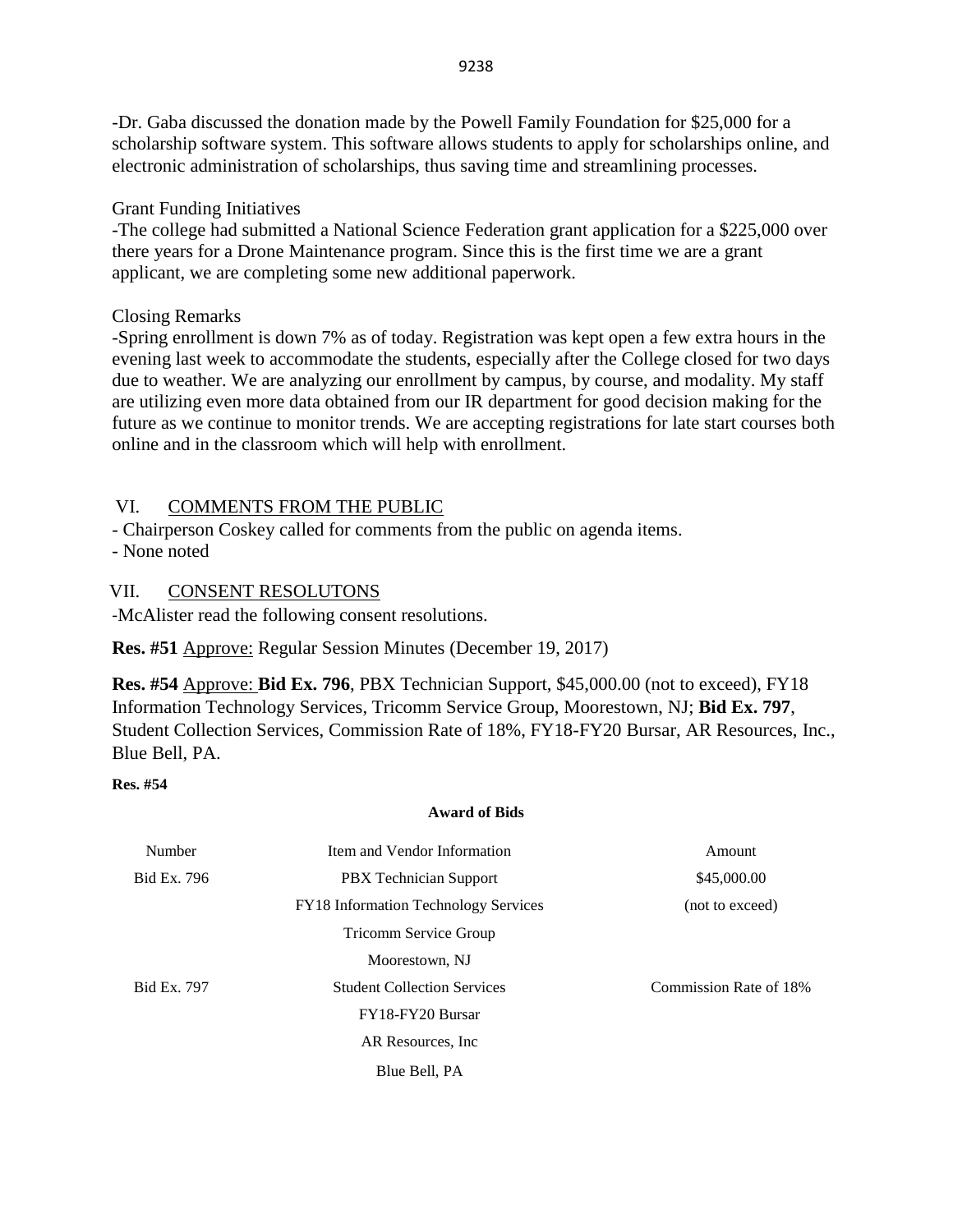**Res. #55** Approve: To enter into an additional one-year agreement with Ocean First Bank for banking services, effective February 1, 2018.

**Res. #55**

#### **Extend Banking Services**

WHEREAS, the College sought competitive proposals for banking services, and

WHEREAS, three proposals were received and reviewed, and

WHEREAS, the proposal provided by Ocean First Bank, (formerly Cape Bank) best fits the college's specifications for banking services and does so most cost-effectively, and

WHEREAS, the Board approved Resolution #71 on February 23, 2016 to accept the proposal from Ocean First Bank for banking services and enter into a two-year agreement, and

WHEREAS, as stated within the RFP that the College reserves the right to enter into an additional year of service at the conclusion of the two years under the agreed upon terms and conditions.

THEREFORE BE IT RESOLVED that the College enter into an additional one-year agreement with Ocean First Bank for banking services, effective February 1, 2018.

**Res. #53** Approve: Reclassification- **Mariangela Sozio,** Director, Accounting, Budgets and Foundation Reporting with a 3% base salary increase bringing her salary from \$93,938 to \$96,756 effective January 24, 2018.

Secretaries Note: Walsh requested that Resolution #53 be moved to regular agenda.

**Res. #56** Board Development-*Reaffirm-* Approve: To reaffirm Board of Trustee Policy #103- Outside Employment.

**Res. #56**

#### **Policy #103-Outside Employment**

WHEREAS, on January 25, 2011 the Board of Trustees approved to revise Policy #103, and

WHEREAS, it is periodically necessary to review, reaffirm, and recommend changes to policy in order to ensure orderly operation of the College, and

WHEREAS, the following policy has been identified by the President's Cabinet and is seeking to be reaffirmed by the Board:

THEREFORE BE IT RESOLVED, that the Board reaffirm Policy #103 Outside Employment described here in.

**Res. #57** Board Development-*Adoption-* Approve: To revise Board of Trustee Policy #108- Food/Drink in Classrooms and Lab Areas.

**Res. #57**

#### **Policy #108-Food/Drink in Classrooms and Lab Areas**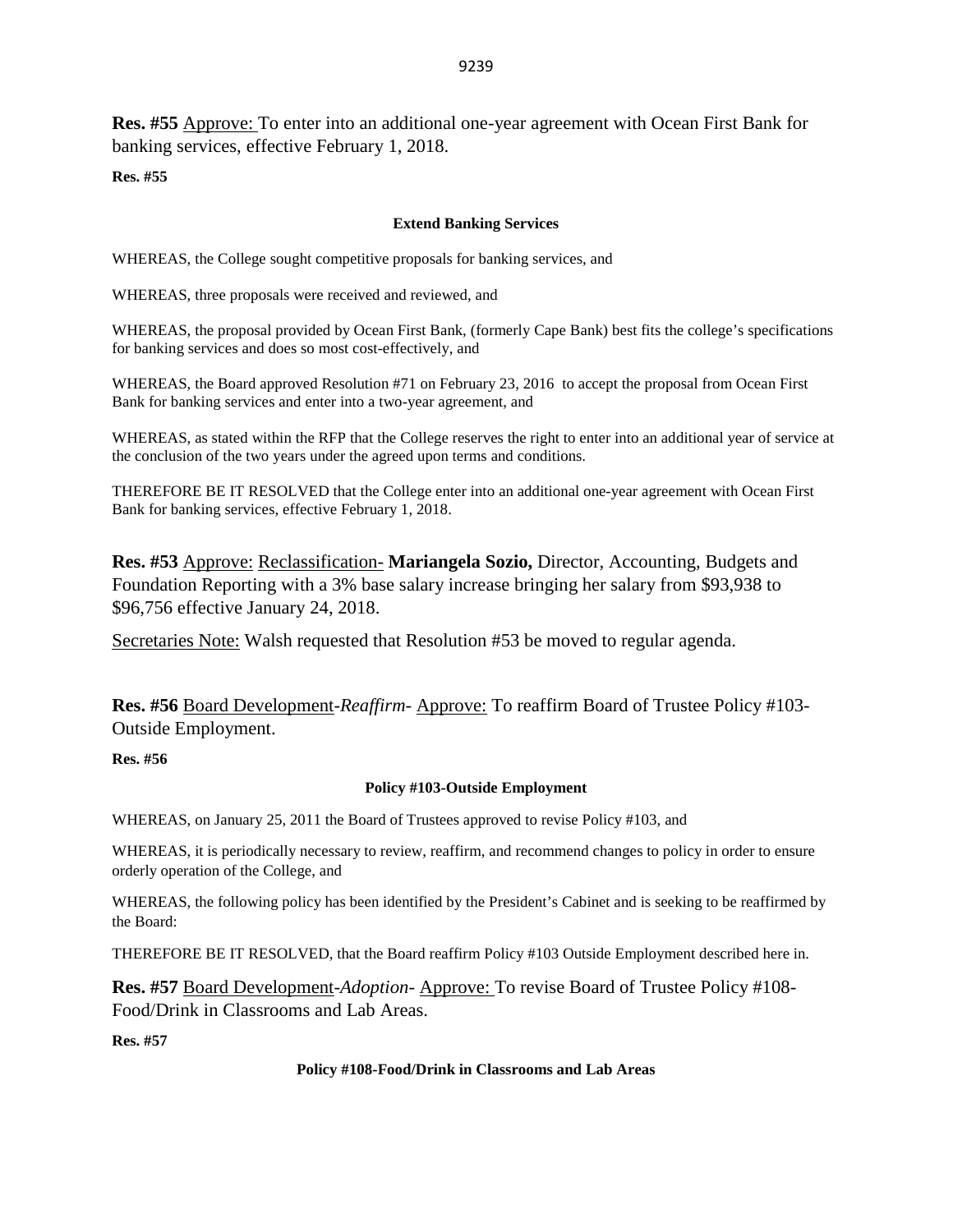WHEREAS, it is periodically necessary to review, reaffirm, and recommend changes to policies in order to ensure orderly operation of the College, and

WHEREAS, the following Policy has been identified by President's Cabinet as needing changes and editing for clarity:

THEREFORE BE IT RESOLVED, that the Board reaffirm the Policy #108 Food/Drink in the Classrooms and Lab Areas as described herein.

**Res. #58** Board Development-*Adoption-* Approve: To revise Board of Trustee Policy #209- Student Academic Integrity.

**Res. #58**

#### **Policy #209-Student Academic Integrity**

WHEREAS, it is periodically necessary to review, reaffirm, and recommend changes to policies in order to ensure orderly operation of the College, and

WHEREAS, the following Policy #209-Student Academic Conduct has been identified by President's Cabinet and recommends the removal of the attendance clause and title revision to:

Policy #209- Student Academic Integrity

THEREFORE BE IT RESOLVED, that the Board reaffirm Policy #209 as described herein.

**Res. #59** Executive Session

-Lefke motioned to approve the consent agenda. Byrne seconded.

ROLL CALL:

AYES NO NAYS ABSTENTIONS- Lefke, Bumpus, and Mento abstained from Resolution #51.

#### VIII. BUDGET REPORT

- Chairperson Coskey asked Kennedy to provide a budget report as part of regular resolutions and introduce Auditor on behalf of the BFA committee.

#### IX. REGULAR RESOLUTIONS

**Res. #52** - FY18 Financial Statement for six months ended December 31, 2017.

-Jamison stated that as of December 31, 2017, the College has earned 54% of budgeted revenues and expended 51% of budgeted expenditures. Fiscal year to date revenue is down 2.4% from the prior year compared to a budgeted decrease of 5.9%. Fiscal year to date expenditures are down 6.4% from prior year compared to a budgeted decrease of 5.8%.

Summer credits are above budget by 6.29% and Fall credits are above budget by 1.05%. Net summer and fall tuition and fee revenue is above budget by about \$100,000.

Overall, year to date salary and benefit expenditures are down 5.7% compared to year to date through December 31, 2017. Beginning January 1, 2018, the 13% medical and prescription premium increases will be effective. For FY18, these premium increases will add approximately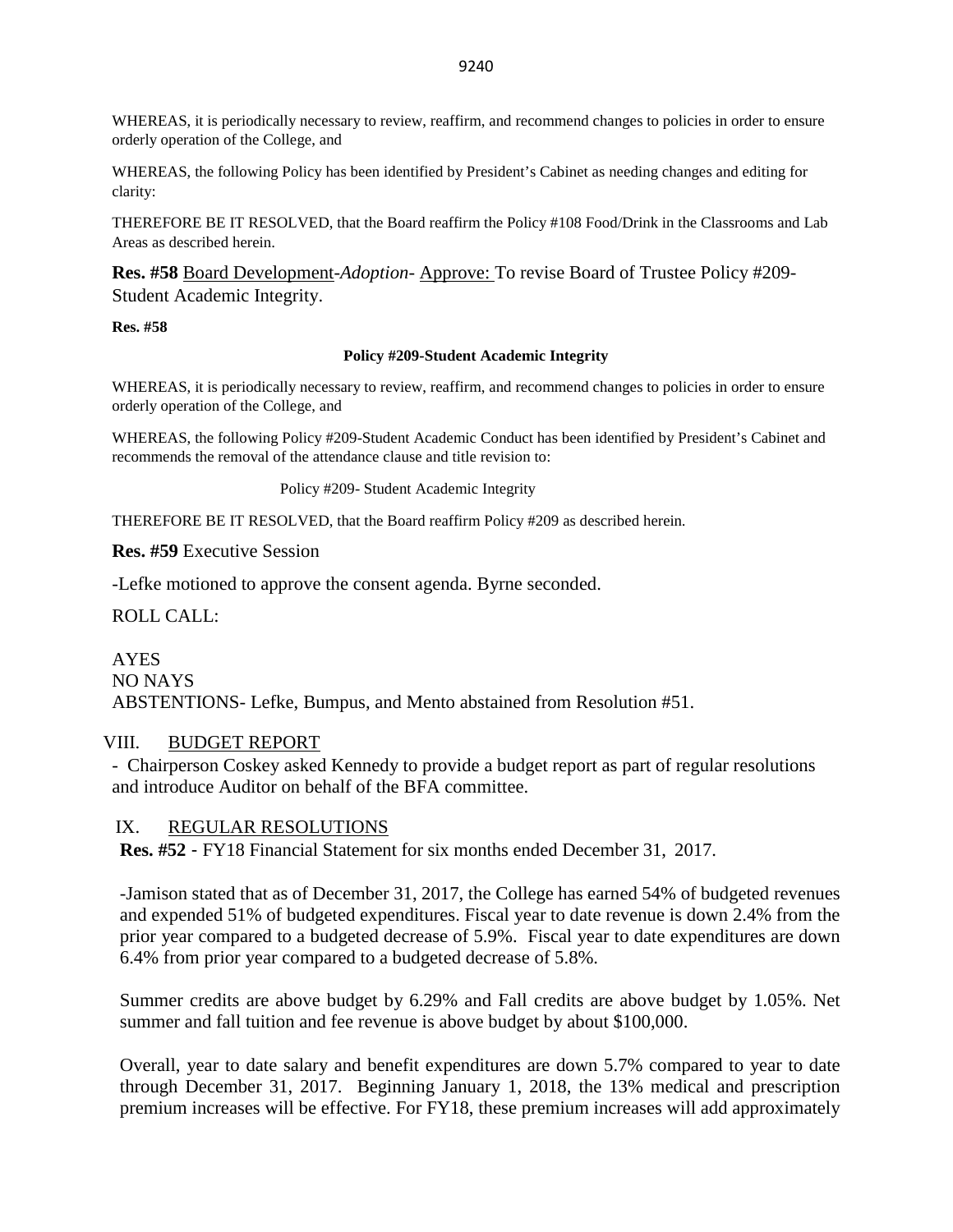\$120,000 in expense above the budgeted amount.

-Kennedy motioned to approve, Walsh seconded.

ROLL CALL:

ALL AYES NO NAYS NO ABSENTIONS

**Res. #46** - Approve: Authorizing additional marketing services with Townsquare Media.

-Jamison stated that this is a Pay to Play resolution since the College previously utilized the vendor in fiscal year 2018 and total expenses will exceed \$17,500 for fiscal year 2018.

-Chairperson Coskey discussed that this resolution was tabled last month so that the Marketing Committee had a chance to review first.

-Batchelor discussed that the Townsquare Media expense exceeds the Board approval threshold by \$1400. This media buy was requested through the Workforce AC Grant. Internal controls have been established and all media buys are now centralized in Marketing and College Relations department.

#### **Res. #46**

#### RESOLUTION AUTHORIZING THE AWARD OF A CONTRACT FOR

Bid Ex #794

Townsquare Media New York, NY

WHEREAS, under New Jersey Community College Contract Law a contract for advertising may be negotiated or awarded without public advertising for Bids; and

WHEREAS, the Director of Business Services has determined that the value of the total aggregate dollars for advertising will exceed \$17,500; and,

WHEREAS, the anticipated term of this contract is fiscal year 2018 as approved by this governing body*;* and

WHEREAS, Townsquare Media has indicated they will provide additional marketing services as a result of grant funds received to advertise the Work AC Program and

WHEREAS, Townsquare Media of New York, NY has completed and submitted a Business Entity Disclosure Certification which certifies that Townsquare Media has not made any reportable contributions to a political or candidate committee in the counties of Atlantic and Cape May in the previous one year, and that the contract will prohibit Townsquare Media from making any reportable contributions through the term of the contract, and

NOW THEREFORE, BE IT RESOLVED that the Board of Trustees of Atlantic Cape Community College authorizes additional marketing services with Townsquare Media; and,

BE IT FURTHER RESOLVED that the Business Disclosure Entity Certification will be placed on file with this resolution.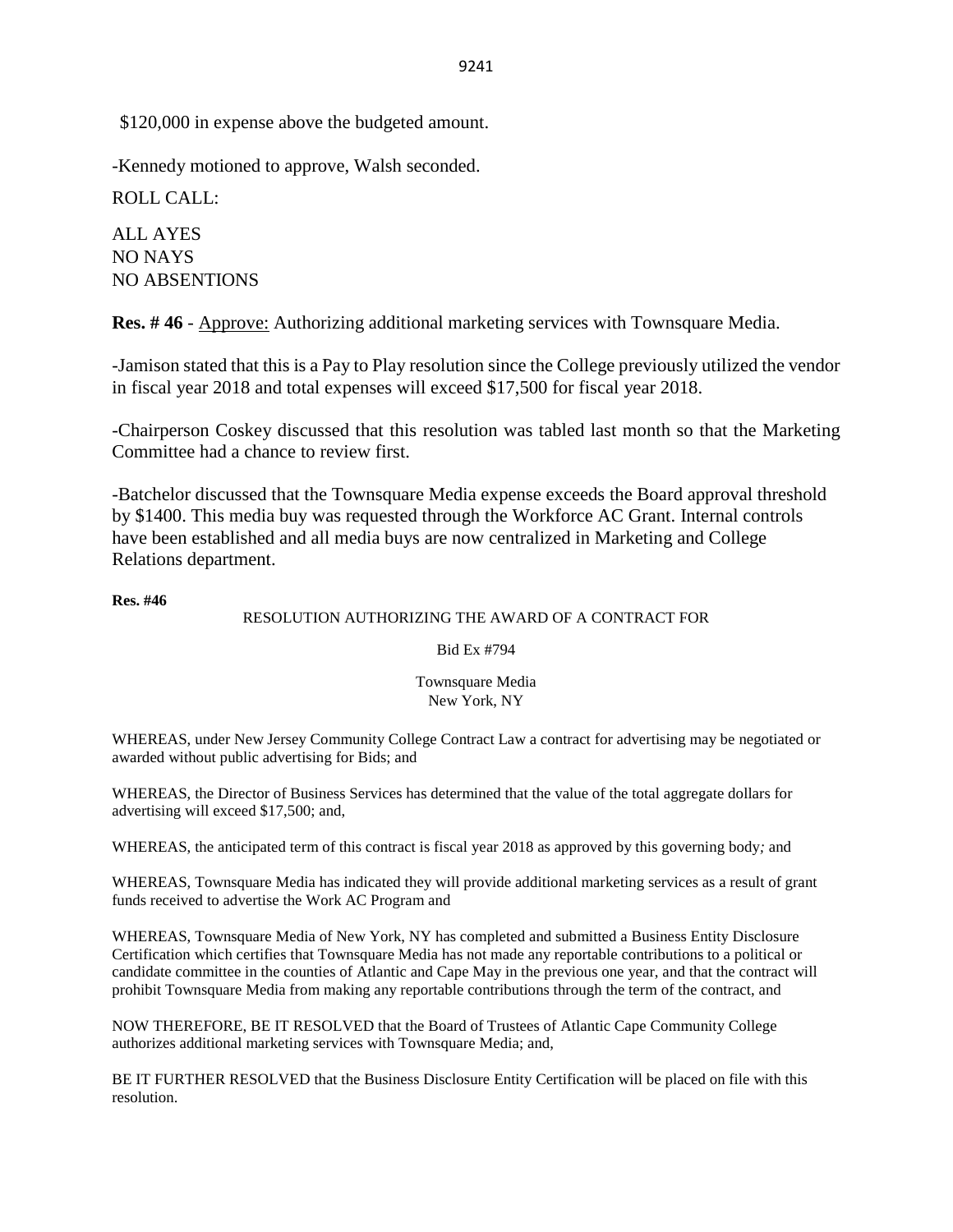-Kennedy motioned to approve, Walsh seconded.

ROLL CALL:

ALL AYES NO NAYS NO ABSENTIONS

# X. EXECUTIVE SESSION

-At 6:25pm Chairperson Coskey requested a motion to go into Executive Session. -Lefke motioned to approve, Clemans seconded.

ROLL CALL:

ALL AYES NO NAYS NO ABSENTIONS

Secretary's Note-The Board returned from Executive session at 7:15pm.

**Res. #53A** Retirement **Ms. Marge Mettille** Office Coordinator, Business Services, Mays Landing Campus, since August 9, 1993, effective June 30, 2018.

-Parker read the Resolution in its entirety.

**Res. #53A**

#### **Retirement-Margaret Mettille**

WHEREAS, Margaret "Marge" Mettille joined Atlantic Cape Community College on August 9, 1993 as Clerk Stenographer II in Business Services; promoted to Office Assistant in 1997 and promoted to Office Coordinator in 2002, and

WHEREAS, the recipient of countless Perfect Attendance awards, Ms. Mettille's dedication to the college is also evident through her volunteer service assisting with Employee Service Awards, search committees, Restaurant Galas, GIS Day, served as the college's 2007 and 2008 Heart Captain for the American Heart Association Heart Walk, and received a note of thanks from Pleasantville's North Main Street School for her assistance with their 1997 yearbook, and

WHEREAS, supervisor Dean August Daquila stated, "When I arrived to Atlantic Cape, I noticed Marge's plaque for Atlantic Cape's fall 2001 Employee of the Quarter. Having worked with Marge and experiencing her conscientiousness, dedication and attention to detail the past several years, I feel Marge's wall should be covered with Employee of the Quarter awards. Additionally Marge performs her tasks following policy very carefully and ethically. The same standards are applied for all which is an admirable attribute," and

WHEREAS, former supervisor Terry Sampson Budd stated, "Marge is very competent and pleasant. She is always willing to help. She polices travel forms with politeness and has made working with Business Services user friendly," and

WHEREAS, the Pomona resident has indicated her desire to retire from employment with Atlantic Cape Community College.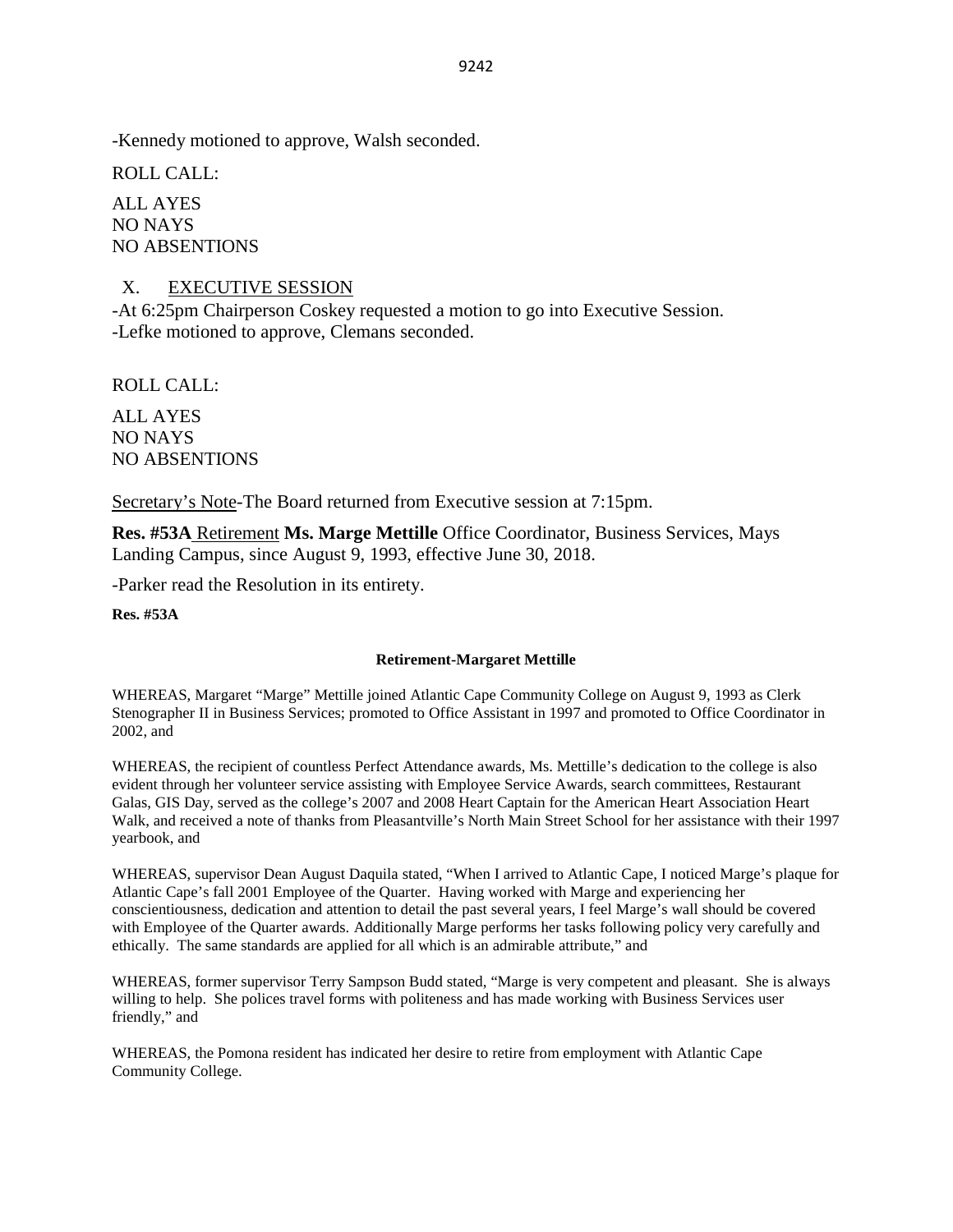THEREFORE BE IT RESOLVED upon the recommendation of the President that the Board approve the retirement of Mrs. Mettille effective June 30, 2018.

BE IT FURTHER RESOLVED that the Board extends to Mrs. Mettille its best wishes for retirement years filled with health and happiness.

-Parker motioned to approve, Lefke seconded. Motion Carried.

ROLL CALL:

ALL AYES NO NAYS NO ABSENTIONS

**Res. #53B** Retirement **Dr. Richard Perniciaro**, Executive Vice President, Planning, Research, Information Technology, and Facilities, Mays Landing Campus, since October 13, 1999, effective June 30, 2018.

-Parker read the resolution in its entirety and noted Dr. Perniciaro has been with Atlantic Cape for 19 years and recognized that he was "distinguished and honorable" in his work.

-Lefke stated that Dr. Perniciaro was responsible for all capital projects at all three campuses.

-Walsh noted that Dr. Perniciaro was responsible for the Blueprint 2020 from the planning to each project to getting them built, including the new Student Center.

#### **Res. #53B**

#### **Retirement Dr. Richard Perniciaro**

WHEREAS, Dr. Richard Perniciaro was hired October 13, 1999 as Acting Director, Center for Applied Research until his full-time appointment January 26, 2000 as Associate Dean, Regional and Business Research; promoted to Dean of Administration, Planning and Research in 2006; promoted to Dean, Worthington Atlantic City Campus, Community Affairs, Facilities, Planning and Research in 2012; promoted to Vice President, Planning, Research, Facilities and Executive Support in 2014; in July 2015 received a title change to Executive Vice President, Planning, Research and Facilities; and in September 2017 received a title change to Executive Vice President, Planning, Research, Information Technology Services and Facilities, and

WHEREAS, Dr. Perniciaro's many contributions to the college include having served as the liaison officer to Middle States overseeing the college's accreditation efforts for the last 12 years, co-chaired the Green Campus Initiative resulting in a plan for sustainable development and solar energy, negotiated the MOU defining the partnership with Rutgers University and its permanent location on the Mays Landing campus, overseeing the facilities master plan including the building of STEM and the Student Center, assisted on the college's collective bargaining team, provided contributions for the success of the 2009 "Ready to Go" Stimulus Package, and the 2016 NJCCC Student Lobbying Day, and

WHEREAS, the Executive Vice President's honors include the New Jersey Council of County Colleges "Community Spirit Award" and the N.J. Industrial Developers Association "Economic Developer the of Year" award, and

WHEREAS, Dr. Perniciaro has served the community for 12 years as the director of the Center for Regional and Business Research providing a public service to both private businesses and public entities, and continues to serve, in many economic development leadership endeavors including Atlantic and Cape May County Workforce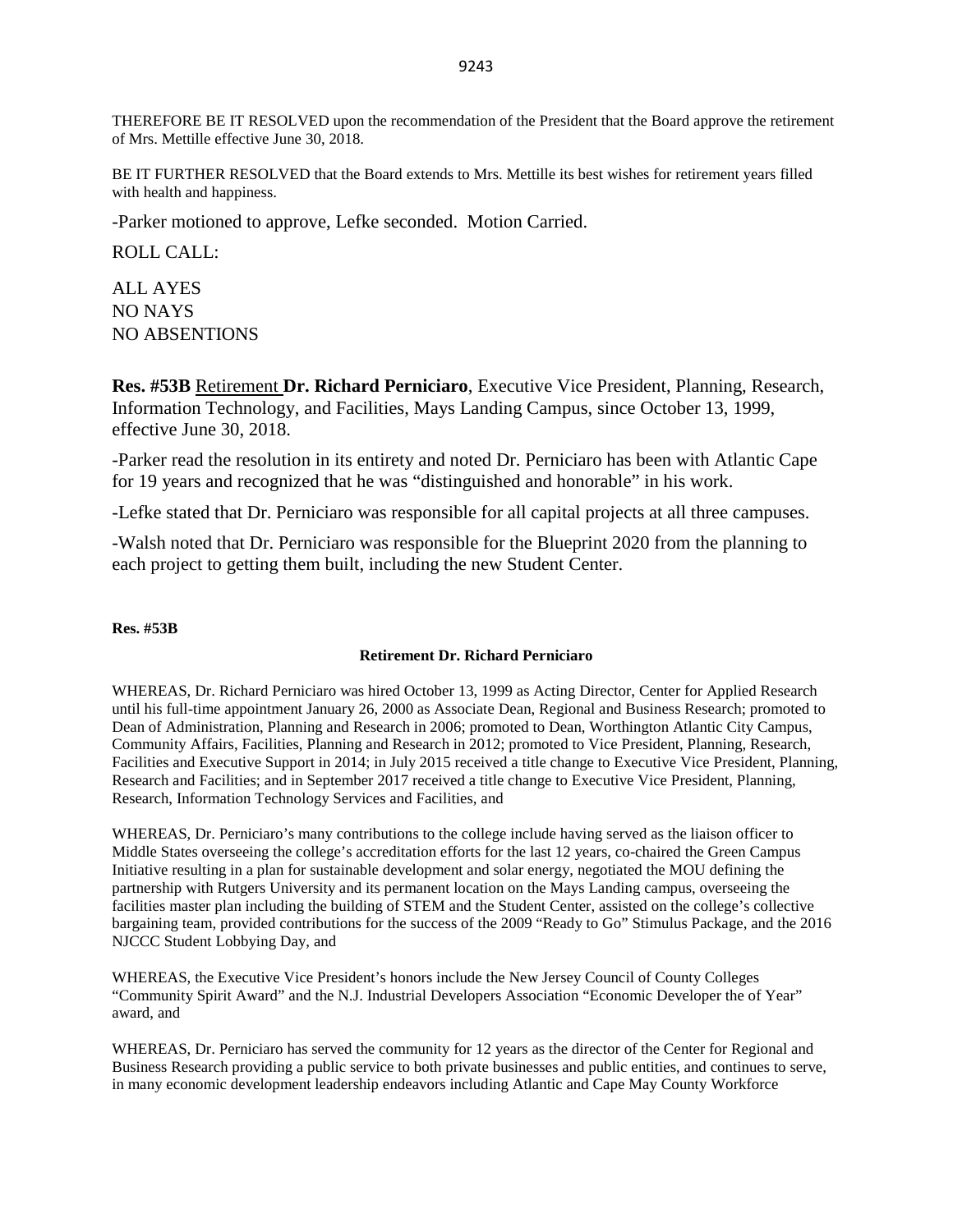Investment Board, the Economic Development Task Force, District 1, NJ, the 2005 Atlantic City Task Force on Economic Development, and Atlantic City Tomorrow, and

WHEREAS, former President, Dr. Peter Mora stated, "Dr. Perniciaro is a recognized regional expert in economic research. His reputation as a professional economist is well established in the college's service area among both the business and public sector communities. He also consistently functions at a very high level of effectiveness in his numerous public presentations and panel discussions in the area of economics and economic development," and

WHEREAS, the Pleasantville resident has indicated his desire to retire from employment with Atlantic Cape Community College.

THEREFORE BE IT RESOLVED upon the recommendation of the President that the Board approve the retirement of Dr. Perniciaro effective June 30, 2018.

BE IT FURTHER RESOLVED that the Board extends to Dr. Perniciaro its best wishes and appreciation for a distinguished career of service to Atlantic Cape Community College.

-Parker motioned to approve Dr. Perniciaro's requirement with a great deal of gratitude and Clemans seconded.

ROLL CALL:

ALL AYES NO NAYS NO ABSENTIONS

**Res. #53** Approve: Reclassification- **Mariangela Sozio,** Director, Accounting, Budgets and Foundation Reporting with a 3% base salary increase bringing her salary from \$93,938 to \$96,756 effective January 24, 2018.

-Curristine discussed the rationale for this request.

-Follwing the Board's discussion of the request, Dr. Gaba requested that the resolution to tabled.

# XI. COMMITTEE REPORTS: DISCUSSION/QUESTIONS

a. Policy and Board Development- Cunningham Ruiz Bill

-Curristine reported that there was a domestic violence report. The domestic violence occurred between customers of the day care center on the Mays Landing campus.

#### XII. FOUNDATION REPORT

-Mento reported that Jean McAlister and Maria Kellett met with Mayor Guardian before he left office and discussed the New Beginnings Endowment. At his request, all funds have been moved into his endowment which is now \$249,193.

-The Foundation received a clean FY17 audit with no findings. Total net assets as of December 30, 2017 including restricted and unrestricted funds are \$4,023,766.36 compared with FY16 of \$3,716,124.11, of which 75% are permanently restricted funds.

-As Dr. Gaba stated that thanks to a generous donation toward the Naming Opportunities Campaign by the Powell Family Foundation, Atlantic Cape will purchase a scholarship software